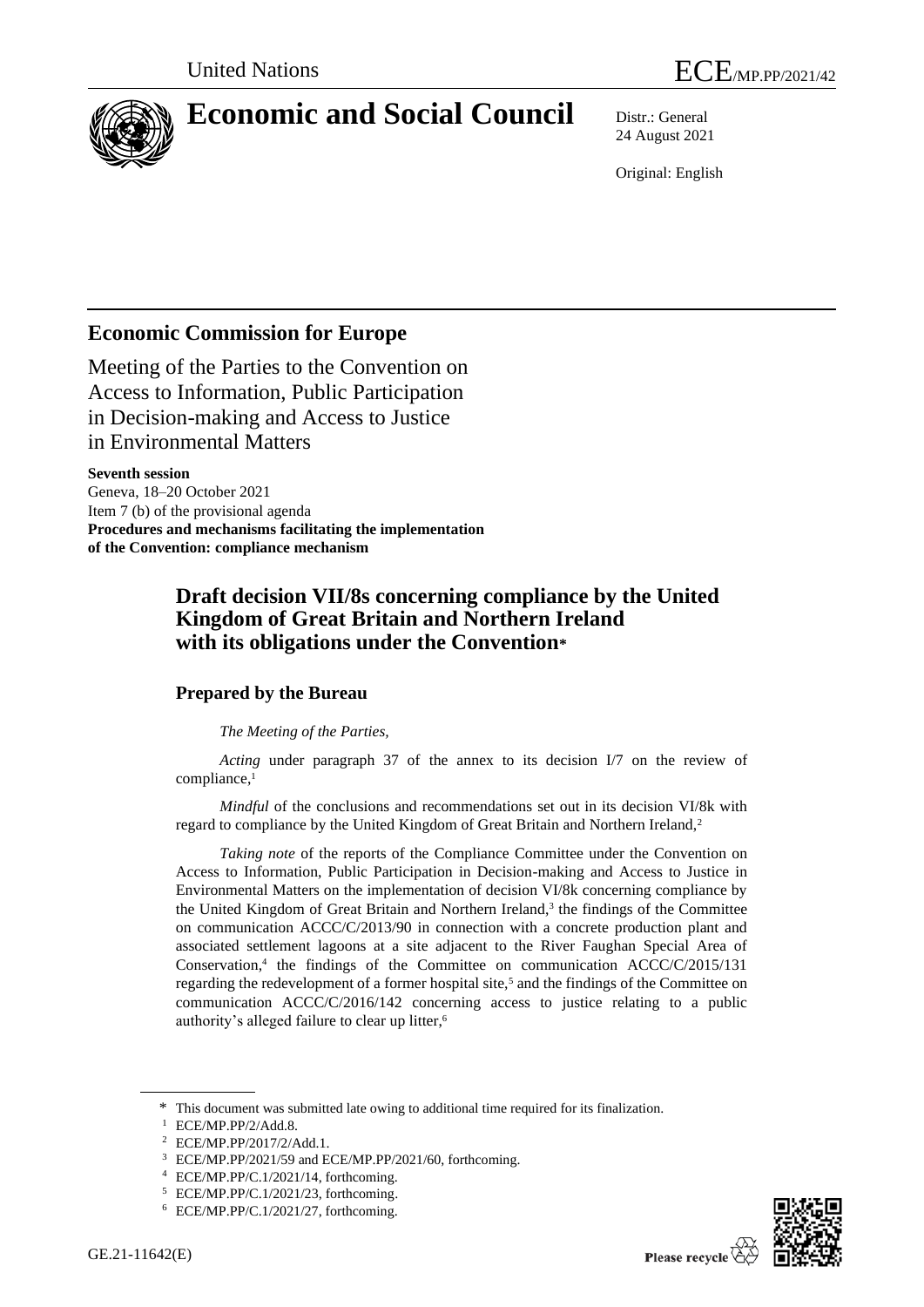*Encouraged* by the willingness of the United Kingdom of Great Britain and Northern Ireland to discuss in a constructive manner with the Committee the compliance issues in question,

#### **Decision VI/8k**

1. *Endorses* the findings of the Committee with respect to decision VI/8k that:

(a) While welcoming the progress made in that direction, the Party concerned has not yet met the requirements of paragraphs 2 (a), (b) and (d) and 4 with respect to England and Wales;

(b) While welcoming the progress made in that direction, the Party concerned has not yet met the requirements of paragraph 2 (a), (b) and (d) with respect to Scotland;

While welcoming the significant progress made in that direction, the Party concerned has not yet met the requirements of paragraph 2 (a), (b), (c) and (d) with respect to Northern Ireland;

(d) Since the Party concerned is no longer a member State of the European Union, the recommendation in paragraph 2 (e) is no longer applicable;

The Party concerned has not yet met the requirements of paragraph 6, nor demonstrated any progress in that direction;

(f) While welcoming the steps taken in that direction, the Party concerned has not yet met the requirements of paragraph 8 (a) and (b);

2. *Reaffirms* decision VI/8k and requests the Party concerned to, as a matter of urgency, take the necessary legislative, regulatory, administrative and practical measures to:

Ensure that the allocation of costs in all court procedures subject to article 9, including private nuisance claims, is fair and equitable and not prohibitively expensive;

(b) Further consider the establishment of appropriate assistance mechanisms to remove or reduce financial barriers to access to justice;

(c) Further review its rules regarding the time-frame for the bringing of applications for judicial review in Northern Ireland to ensure that the legislative measures involved are fair and equitable and amount to a clear and transparent framework;

(d) Establish a clear, transparent and consistent framework to implement article 9 (4) of the Convention;

(e) Put in place a clear requirement to ensure that:

(i) When selecting the means for notifying the public under article 6 (2), public authorities are required to select such means as will ensure effective notification of the public concerned in the territory outside of the Party concerned, bearing in mind the nature of the proposed activity, and the potential for transboundary impacts;

(ii) When identifying who is the public concerned by the environmental decisionmaking on ultra-hazardous activities, such as nuclear power plants, public authorities will apply the precautionary principle and consider the potential extent of the effects if an accident would indeed occur, even if the risk of an accident is very small;

#### **Communication ACCC/C/2013/90**

3. *Endorses* the findings of the Committee with respect to communication ACCC/C/2013/90 that:

(a) By only providing for public participation in the decision-making to permit the lagoons once they had already been constructed, the Party concerned failed to meet the requirement in article 6 (4) to provide for early public participation when all options are open;

By not providing the communicant with access to the development control officer's report prior to the decision to grant planning permission, despite the communicant's multiple requests, the Party concerned failed to comply with article 6 (6) of the Convention;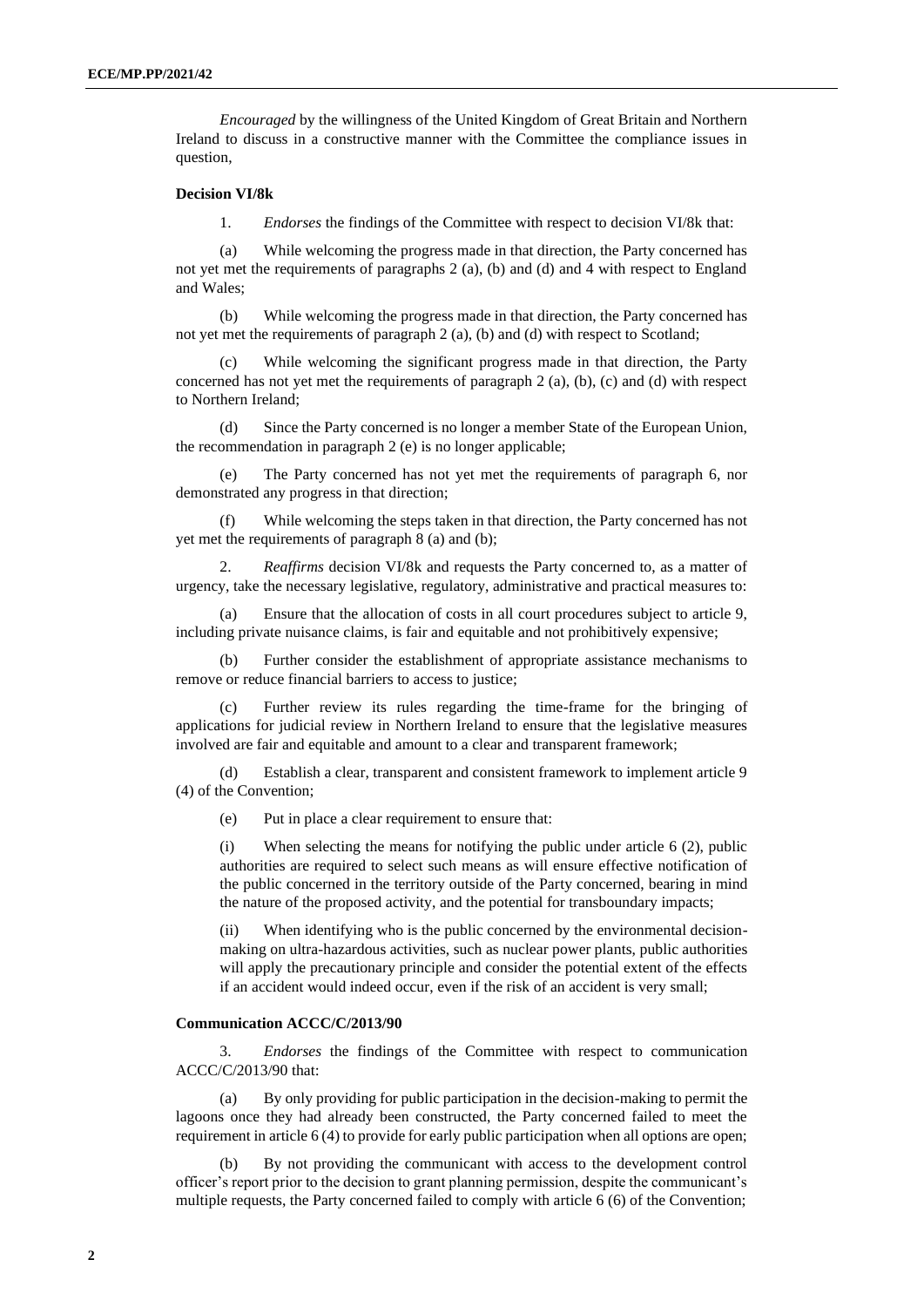(c) By having in place a system through the combined operation of articles 67B (3) and 83A of the Planning (Northern Ireland) Order 1991 whereby activities within the scope of article 6 of the Convention that are themselves in breach of national law relating to the environment are deemed to be lawful and permitted without public participation meeting the Convention's requirements, the Party concerned failed to comply with article 6 of the Convention in its entirety;

(d) By the court not undertaking its own assessment, based on all the evidence before it, of whether:

(i) The development was "likely to have significant effects on the environment by virtue of factors such as its nature, size or location";<sup>7</sup>

(ii) The permit conditions could be implemented in practice without adverse environmental impacts,

but instead relying on the assessment of the public authority that took the contested decisions, the Party concerned failed to provide for a review of the substantive legality of those decisions in accordance with the requirements of article 9 (2) of the Convention;

(e) By maintaining a legal framework under which developers of proposed activities subject to article 6 of the Convention are entitled to a full merits review of the decision on the proposed activity, but other members of the public seeking to challenge the same decision are not, the Party concerned fails to ensure that review procedures under article 9 (2) are fair as required by article 9 (4) of the Convention;

(f) By failing to take effective enforcement action against the operator's nonpermitted activities for so long that those activities were deemed lawful and could no longer be subject to either public participation in decision-making under article 6, or access to justice under article 9  $(3)$ , the Party concerned failed to meet the requirements of article 3  $(2)$  to endeavour to ensure that its officials and authorities facilitate the public's participation in decision-making and access to justice under the Convention;

(g) By not providing the communicant with access to the development control officer's report prior to the decision to grant planning permission, despite the communicant's multiple requests, the Party concerned failed to meet the requirements of article 3 (2) to endeavour to ensure that its officials and authorities assist the public in seeking access to information and facilitate its participation in decision-making under the Convention;

4. *Recommends* that the Party concerned take the necessary legislative, regulatory, administrative and practical measures to ensure that:

(a) Decisions to permit activities subject to article 6 of the Convention cannot be taken after the activity has already commenced or has been constructed, save in highly exceptional cases and subject to strict and defined criteria;

(b) Activities subject to article 6 of the Convention are not entitled, by law, to:

(i) Become immune from enforcement under article 67B (3) of the Planning (Northern Ireland) Order 1991 or any legislation that supersedes it;

(ii) Receive a certificate of lawful development under article 83A of the Planning (Northern Ireland) Order 1991 or any legislation that supersedes it;

#### **Communication ACCC/C/2015/131**

5. *Endorses* the findings of the Committee with respect to communication ACCC/C/2015/131 that:

(a) By failing to promptly make accessible through its online planning register the documents related to a planning application that the Council was required by law to possess, the Party concerned failed to comply with article 5 (3) (d) of the Convention;

<sup>7</sup> The Planning (Environmental Impact Assessment) Regulations (Northern Ireland) 1999 (23 February 1999), regulation 2 (2).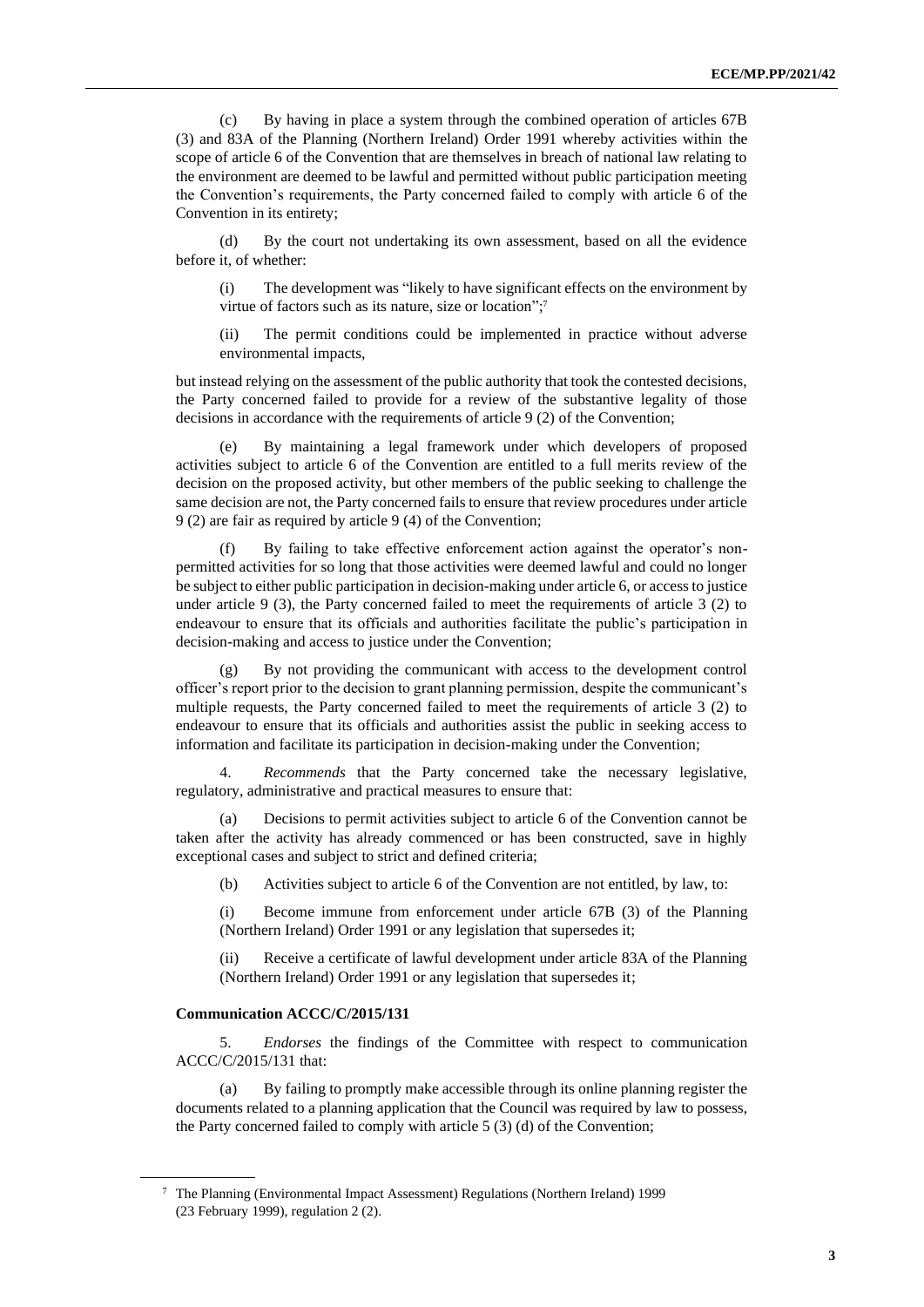(b) By failing to make the screening opinion and planning permission easily accessible on the Council's online planning register in a time-frame that would facilitate the application of national law implementing article 9 (2), the Party concerned failed to comply with article 5 (3) (d) of the Convention;

(c) By maintaining an electronic database that the Council holds out to be a "onestop shop" to access all documents related to planning applications, when it in fact is not, the Party concerned fails to comply with the requirement in article 5 (3) of the Convention to ensure that the environmental information within the scope of article 5 (3) (d) is "easily accessible";

(d) By maintaining a legal framework in which the time limit to bring judicial review is calculated from the date when the contested decision was taken, rather than from when the decision became known to the public, the Party concerned fails to comply with the requirement that review procedures in article 9 (2) be fair in accordance with article 9 (4) of the Convention;

(e) By not ensuring that courts take into account the stage of the proceedings when calculating the sum of costs to be awarded against an unsuccessful claimant in a procedure subject to article 9 of the Convention, the Party concerned fails to comply with the requirement in article 9 (4) for such procedures to be fair, equitable and not prohibitively expensive;

(f) Since the communicant was ordered to pay a costs order calculated on the basis of an hourly rate that was considerably higher than the actual contracted rate, the Party concerned failed to comply with the requirement that cost orders in procedures within the scope of article 9 (2) be fair and equitable in accordance with article 9 (4) of the Convention;

By setting a significantly lower hourly rate (i.e. less than one-tenth of the sum of a legally represented party) at which successful "litigants in person" are entitled to recover their costs in procedures subject to article 9, the Party concerned fails to ensure that such procedures are fair and equitable as required by article 9 (4) of the Convention;

(h) Since the Council was not aware that it was required to place screening opinions on the planning register within 14 days, it failed to abide by the Party concerned's own pre-action protocol, and it incorrectly and misleadingly replied to the communicant's access to information request, the Party concerned failed to meet the requirement in article 3 (2) to endeavour to ensure that its public authorities assist the public to seek access to justice in environmental matters;

6. *Recommends* that the Party concerned take the necessary legislative, regulatory, administrative and practical measures to ensure that:

(a) The time-frame for bringing an application for judicial review of any planningrelated decision within the scope of article 9 of the Convention is calculated from the date the decision became known to the public and not from the date that the contested decision was taken;

(b) When calculating the sum of costs to be awarded against an unsuccessful claimant in a procedure subject to article 9 of the Convention, the courts, inter alia, take into account the stage of the judicial procedure to which the costs relate;

(c) In judicial procedures within the scope of article 9 of the Convention, successful "litigants in person" are entitled to recover a fair and equitable hourly rate;

(d) In proceedings within the scope of article 9 of the Convention in which the applicant follows the Party concerned's pre-action protocol, the public authority concerned is required to comply with that protocol;